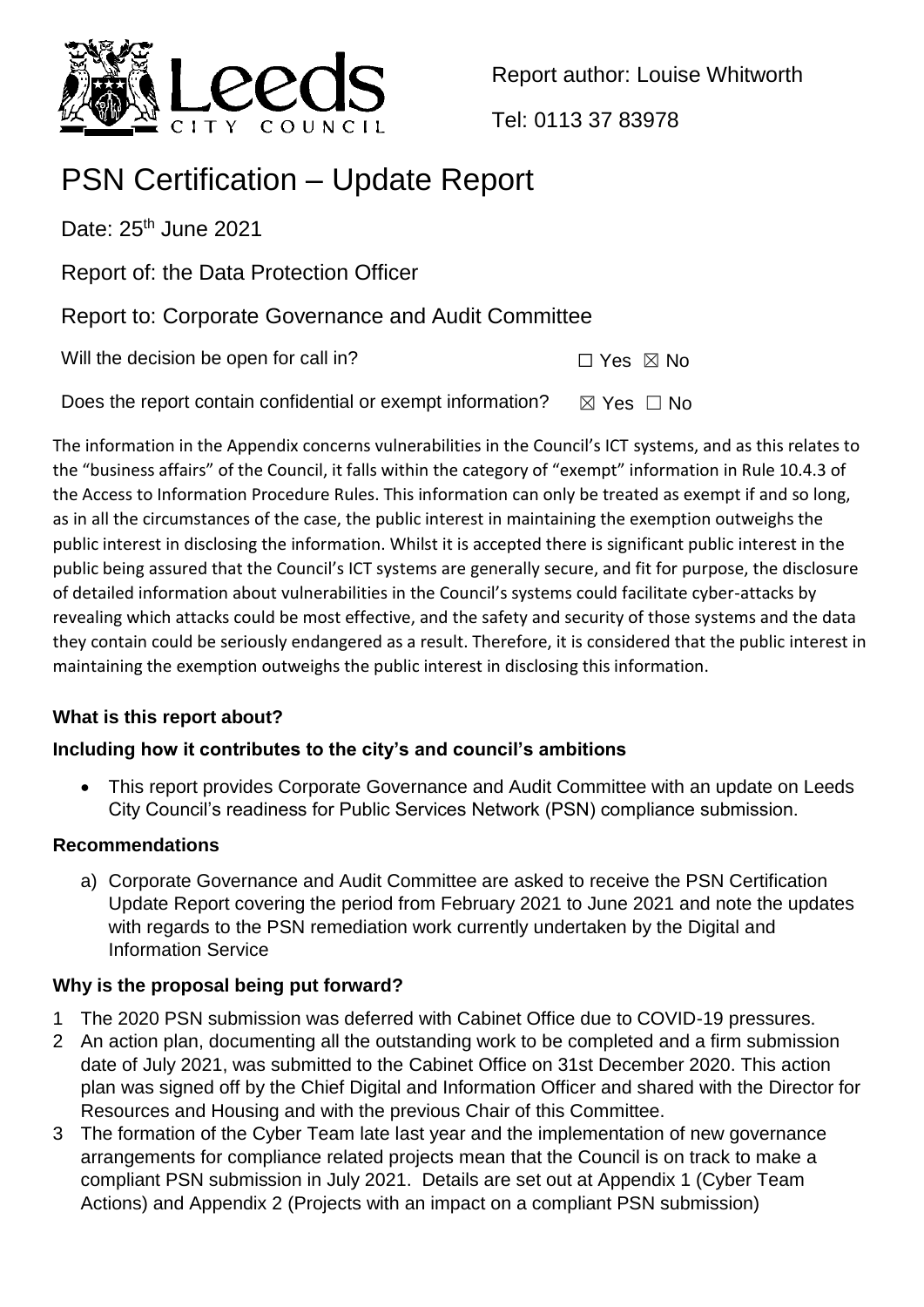| <b>Wards affected:</b>            |       |                |
|-----------------------------------|-------|----------------|
| Have ward members been consulted? | □ Yes | $\boxtimes$ No |

4 Completion of the work detailed as described will enable a compliant PSN submission in accordance with timescales agreed with the Cabinet Office.

#### **What consultation and engagement has taken place?**

5 Significant consultation and engagement has taken place with all service areas, information management professionals, representatives from all directorates via representatives of DIS Hubs and Information Management Board members

## **What are the resource implications?**

6 All DIS projects undergo a rigorous evaluation and impact assessment process to ensure value for money.

## **What are the legal implications?**

7 Delegated authority for relevant functions sits with the Director of Resources and Senior Information Risk Owner and has been sub-delegated to the Chief Digital and Information Officer under the heading "Knowledge and information management" in the Director of Resources and Housing Sub-Delegation Scheme.

#### **What are the key risks and how are they being managed?**

- 8 There is a medium to low, managed risk that Leeds City Council will not be in a position to make a compliant PSN submission by July 2021.
- 9 The internally managed risk of not getting the right technical resource allocated onto the work required:

Mitigation – The Cyber Team remains in place and 'business as usual' activities are monitored by the Information Security Assurance and Compliance Board (ISAaC). ISAaC plans work in advance in 8 week tranches, prior to which resources for each tranche are approved by DIS Senior Leadership Team. With regards to projects, resources are allocated by the DIS Resourcing Team. Resourcing issues are escalated by the Project Managers to the Digital Portfolio Board for resolution.

10 The risk that compliance projects are not given the appropriate prioritisation:

Mitigation – The CDIO has been tasked in his first month to develop a prioritisation matrix for digital projects to present to CLT for approval. At the writing of this report, the matrix has still to be approved, however the draft version states that compliance projects are priority one. The DIS Compliance Board monitors all DIS projects which have a compliance outcome. The DPO is the Chair of this board, reporting and escalating into the Digital Portfolio Board.

11 The Council may be put into remediation measures by the Cabinet Office should compliance not be met.